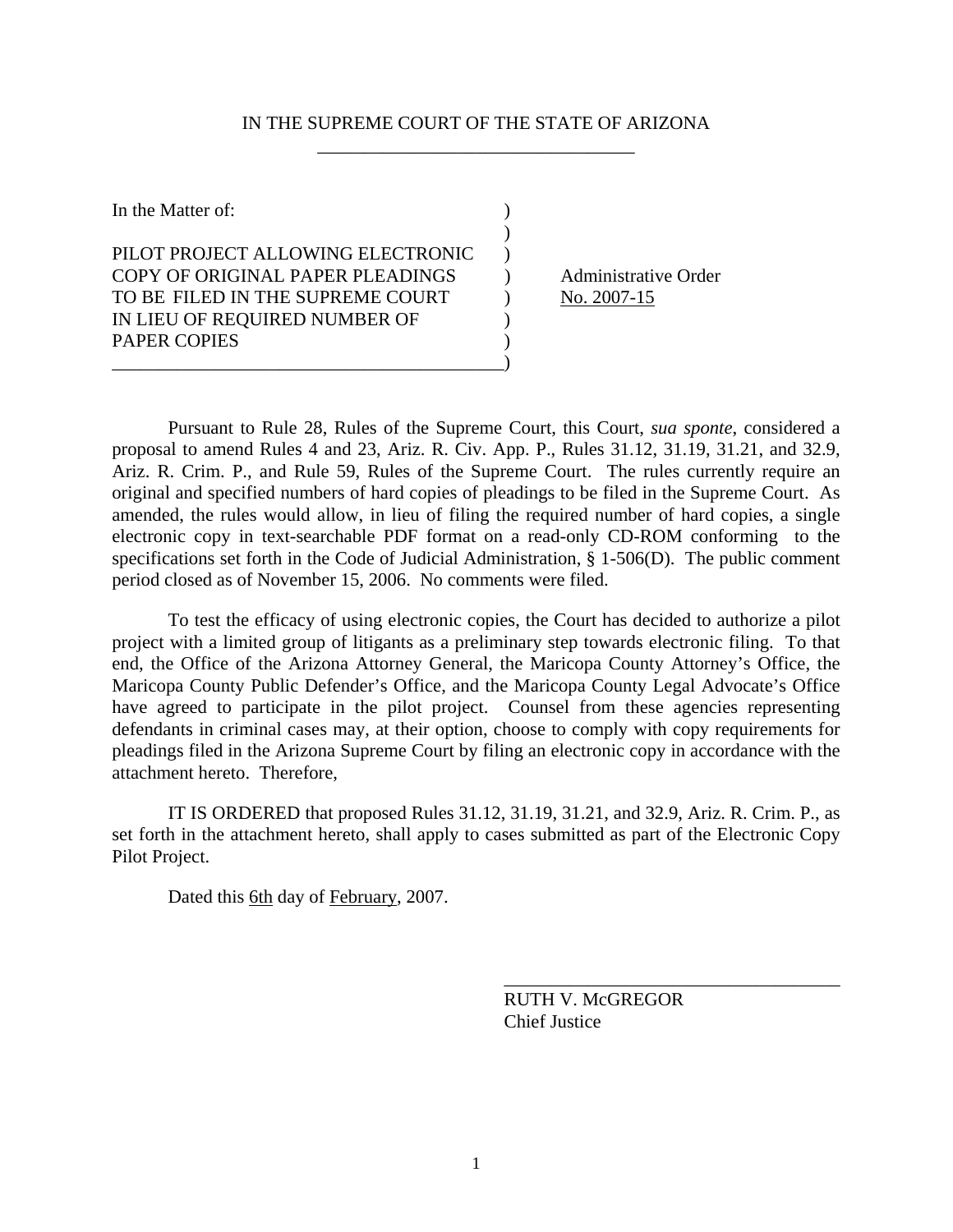#### **Attachment to Administrative Order No. 2007-\_\_**

# **TEXT OF RULES APPLICABLE IN ELECTRONIC COPY PILOT PROJECT \***

## **ARIZONA RULES OF CRIMINAL PROCEDURE**

**\* \* \*** 

#### **Rule 31.12. Form of Motions**

**a. General Requirements.** All papers relating to motions may be produced by any process that results in a clear black image on white paper, including typing, printing, or photocopying. The paper must be white, opaque and unglazed, and only one side of the paper may be used. Motion papers shall be on paper 8 1/ 2 by 11 inches and shall contain a caption setting forth the name of the court, the title of the case, the case number, and a brief descriptive title. Text shall be double-spaced; headings, quotations and footnotes may be indented and single-spaced. Either a proportionately spaced typeface of 14 points or more, or a monospaced typeface of no more than 10 1/2 characters per inch, shall be used for text, quotations, and footnotes. A proportionately spaced typeface has characters with different widths (e.g., an acceptable proportionately spaced typeface is Times New Roman, 14 point). A monospaced typeface has characters with the same advanced width (e.g., an acceptable monospaced typeface is Courier New, 12 point). All margins must be at least 1 inch. Page numbers shall be placed in the bottom margin, but no text or footnotes may appear there. Text shall be in roman, non-script text, although italics, underline, or bold may be used for emphasis. Case names and signals shall be underlined or in italics. Headings shall be underlined, in italics, or in bold.

**b. Requirements in Court of Appeals.** All parties must file the original and four copies of all motions filed in the Court of Appeals and the original and seven copies of all motions filed in the Supreme Court.

**c. Requirements in Supreme Court.** In all cases, the original motion shall be filed in hard copy. Along with the original motion in hard copy, the parties shall file either seven copies of the motion in hard copy, or, in lieu thereof , a single electronic copy in text-searchable PDF format on a read-only CD-ROM. Documents submitted on a CD-ROM shall conform to the specifications set forth in the Code of Judicial Administration, § 1-506(D).

\* \* \*

# **Rule 31.19. Petition for Review**

**a.-b.** [No change in text.]

**\_\_\_\_\_\_\_\_\_\_\_\_\_\_\_\_\_\_\_\_** 

**c. Form and Contents.** The petition and cross-petition for review shall be bound or fastened and shall comply with Rule 31.12. An original and seven copies of the petition or crosspetition

**<sup>\*</sup> Changes or additions in text are indicated by underscoring and deletions from text are indicated by strikeouts.**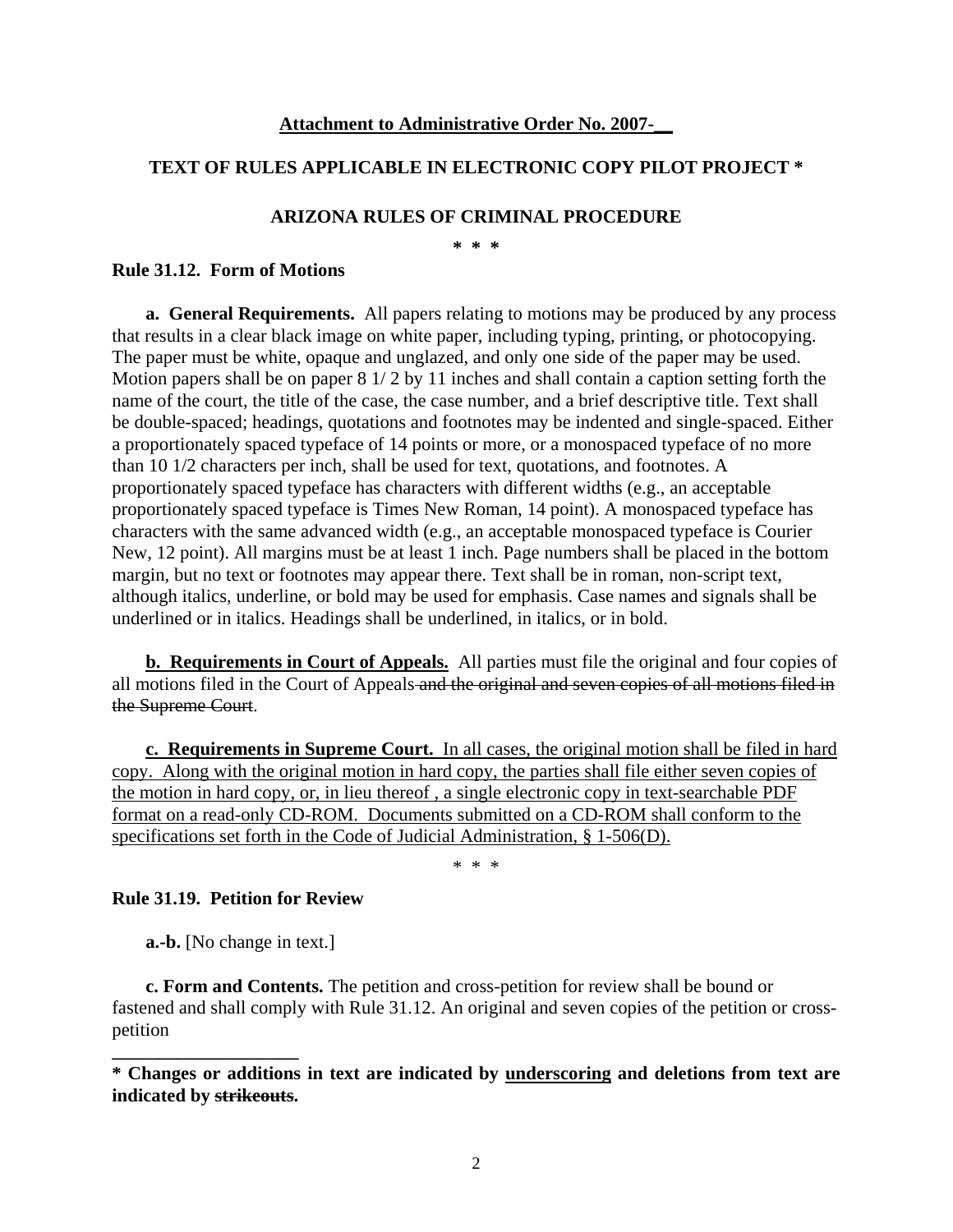and an original and two copies of any separately bound or fastened appendices shall be filed. The original petition, cross-petition, and one copy of any appendices shall be filed in hard copy. In lieu of filing the required copies of the petition/cross-petition or the appendices, or both, in hard copy, a party may submit a single electronic copy in text-searchable PDF format on a readonly CD-ROM. Documents submitted on a CD-ROM shall conform to the specifications set forth in the Code of Judicial Administration, § 1-506(D). The parties shall be designated as in the Court of Appeals. A copy of the Court of Appeals' decision shall be attached to the petition. Where the Court of Appeals' decision is simply an order declining to accept jurisdiction of a special action, a copy of the Superior Court's decision from which the petition for special action was taken shall also be attached to the petition. The petition shall not exceed 12 pages whether done in proportionately spaced or monospaced typeface, exclusive of the appendix and attached decisions, and shall contain concise statements of the following:

\* \* \*

\* \* \*

**d.-k.** [No change in text.]

# **Rule 31.21. Manner of Filing and Service; Copies**

## **a. Filing; Number of Copies.**

(1) *General Requirements.* All papers required or permitted to be filed in an appellate court shall be filed with the clerk and shall contain the state bar number of the counsel representing the party on whose behalf the paper is filed and the firm state bar number, if any. Filing may be accomplished by mail addressed to the clerk, but filing shall not be timely unless the papers are received by the clerk within the time fixed for filing, except in the case of briefs and appendices which shall be governed by Rule 31.13(a) of these Rules. The party filing such documents shall on the same day serve a copy of any item filed on all other parties, except that two copies of each brief shall be served on opposing counsel.

(2) *Requirements in Court of Appeals.* In the Court of Appeals, the parties shall file an original and four copies of any document, except briefs, petitions for review and appendices thereto, and special action papers. An original and six copies of briefs and special action papers shall be filed in the Court of Appeals.

(3) *Requirements in Supreme Court.* All filings in or for the Supreme Court, including petitions for review, cross-petitions for review, responses, motions, and petitions for transfer to the Supreme Court, shall consist of an original and seven copies, except that, if appendices are bound separately from a petition for review, an original plus two copies of the appendices shall be filed. The original document and one copy of any appendices shall be filed in hard copy. In lieu of filing the required copies of the document or the appendices, or both, in hard copy, a party may submit a single electronic copy in text-searchable PDF format on a read-only CD-ROM. Documents submitted on a CD-ROM shall conform to the specifications set forth in the Code of Judicial Administration, § 1-506(D). Filing may be accomplished by mail addressed to the clerk, but filing shall not be timely unless the papers are received by the clerk within the time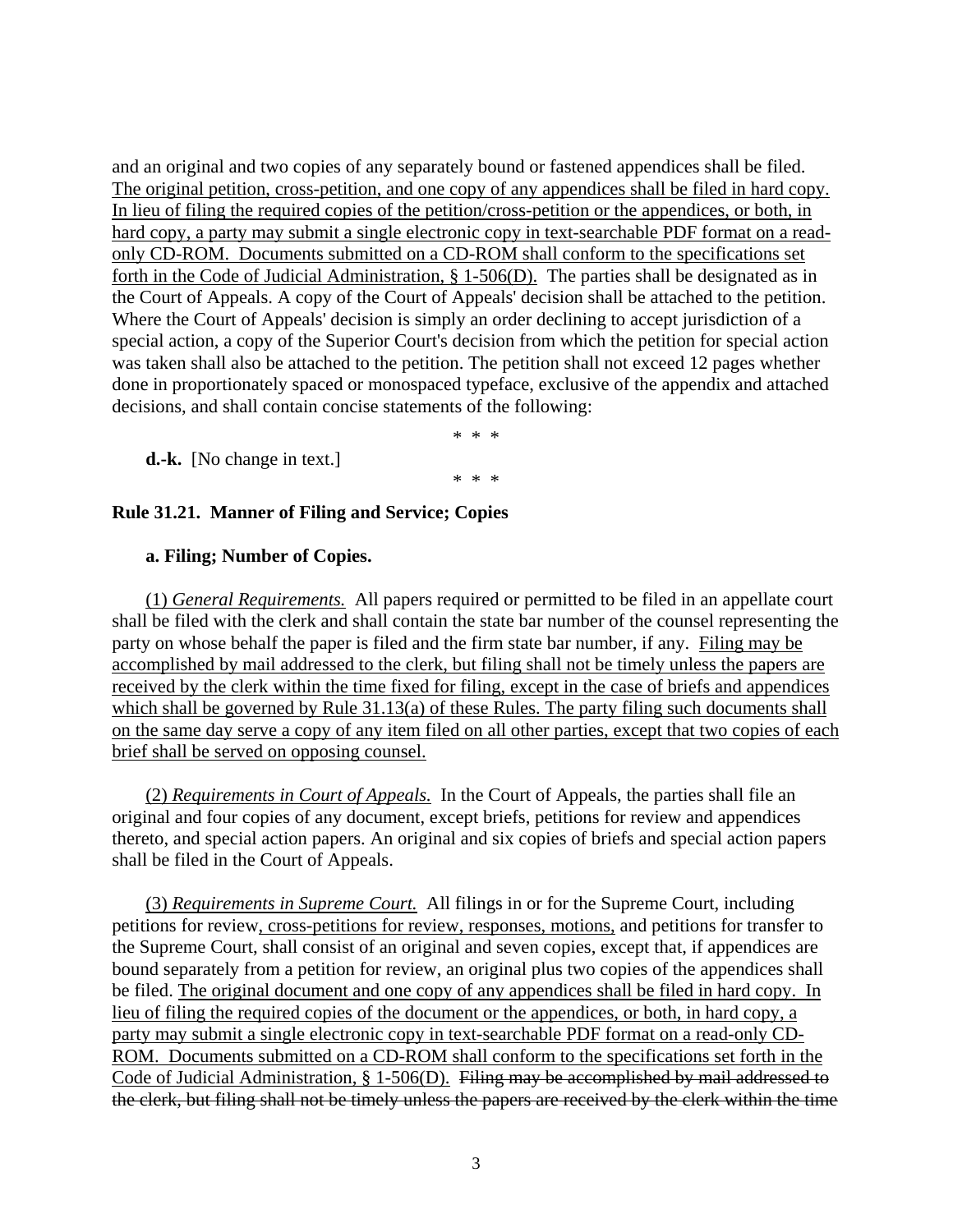fixed for filing, except in the case of briefs and appendices which shall be governed by Rule 31.13(a) of these Rules. The party filing such documents shall on the same day serve a copy of any item filed on all other parties, except that two copies of each brief shall be served on opposing counsel.

**b.** [No change in text.]

\* \* \*

## **Rule 32.9. Review**

**a.-b.** [No change in text.]

**c. Petition for Review.** Within thirty days after the final decision of the trial court on the petition for post-conviction relief or the motion for rehearing, any party aggrieved may petition the appropriate appellate court for review of the actions of the trial court. A cross-petition for review may be filed within 15 days after service of a petition for review. The petition for review, cross-petition and all responsive pleadings filed pursuant to this rule shall be filed in the appellate court. Within 3 days after filing a petition or cross-petition for review, the petitioner and cross-petitioner, if any, shall file a notice of such filing with the trial court. The notice of filing may include a designation of record adding to the record defined in Rule 32.9(e) any additional transcripts of trial court proceedings that were prepared pursuant to Rule 32.4(d) or that were otherwise available to the trial court and the parties and that are material to the issues raised in the petition for review. Motions for extensions of time to file petitions or cross-petitions shall be filed in and ruled upon by the trial court. All other motions shall be filed in the court in which the petition is to be filed.

1. *Form and contents.* The petition or cross-petition for review shall comply with the form requirements of Rule 31.12 of the rules of criminal appellate procedure and contain a caption setting forth the name of the appellate court, the title of the case, a space for the appellate court case number, the trial court case number and a brief descriptive title. An original and seven copies of the petition and an original and one copy of the appendix, if any, shall be filed if review is being sought in the Supreme Court. The original petition or cross-petition and one copy of any appendices shall be filed in hard copy. In lieu of filing the required copies of the petition/cross-petition or the appendices, or both, in hard copy, a party may submit a single electronic copy in text-searchable PDF format on a read-only CD-ROM. Documents submitted on a CD-ROM shall conform to the specifications set forth in the Code of Judicial Administration, § 1-506(D). An original and four copies of the petition and an original and one copy of the appendix, if any, shall be filed if review is being sought in the Court of Appeals. An original and one copy shall be filed if review is being sought in the superior court. The parties shall be designated as in the trial court proceedings. The petition or cross-petition shall not exceed 20 pages, exclusive of the appendix, shall not have a cover or be bound, but shall be fastened with a single staple in the upper left corner, and shall contain the following:

\* \* \*

2. *Service; Response; Reply.* [No change in text.]

**d.-h.** [No change in text.]